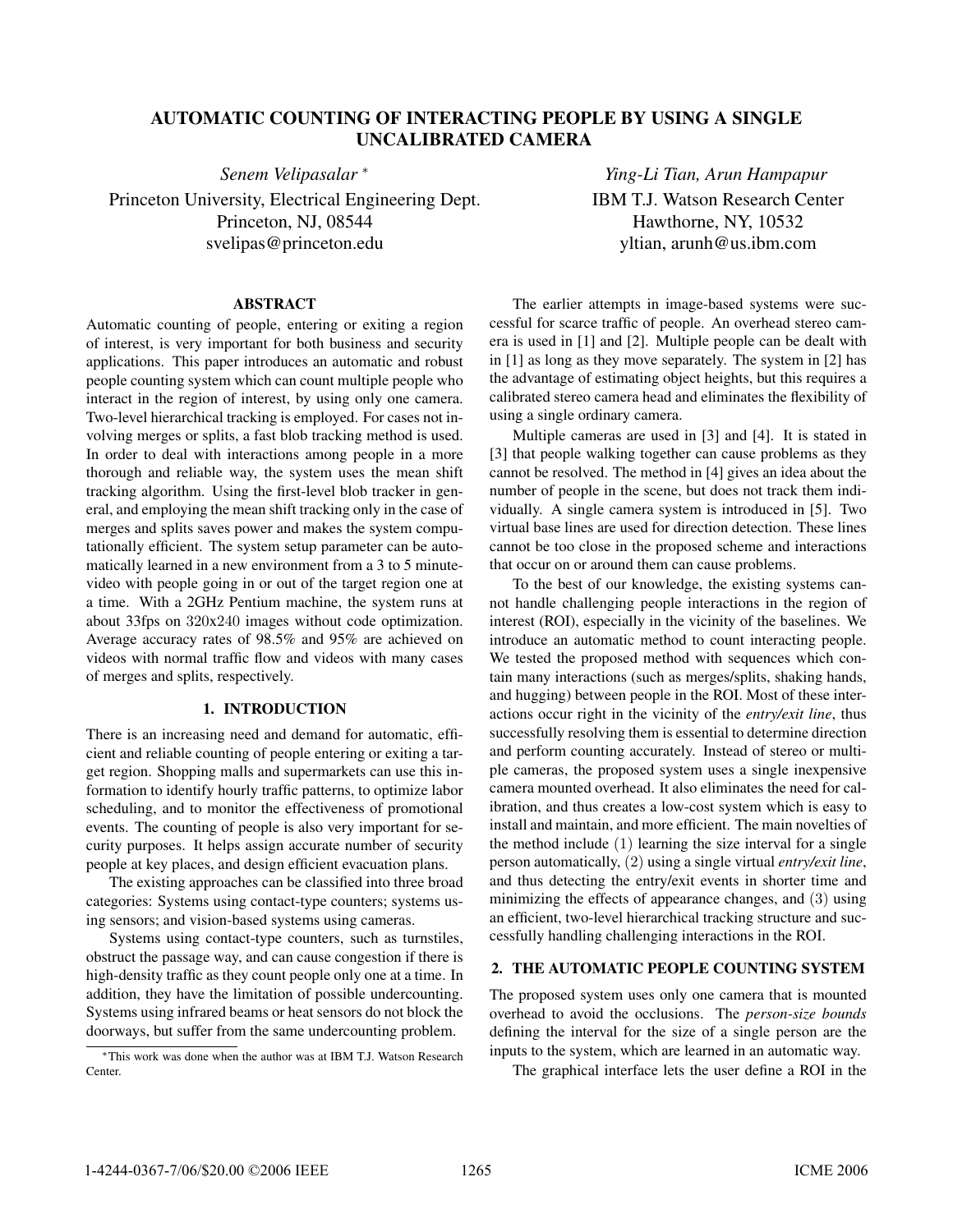camera view so that only the people who pass through the ROI are counted. The region marked with blue lines in Fig.1 is the ROI defined by the user. Then the user needs to mark an *entry/exit line* (the red line in Fig.1), and click on the side of this line where the door is located. The door side information is used to determine the direction of the moving blob. As seen in Fig. 1, the system has two separate counters for entering and exiting people, whose numbers are displayed in green and red respectively. Moreover, each time a person enters or exits the ROI, a message is displayed on the image of the camera view. When a blob crosses the *entry/exit line*, its size is used to find the number of people forming that blob. Then, depending on the direction, the corresponding counter will be incremented by the number of people.



**Fig. 1**. A portion of the user interface. As soon as a person crossed the *entry/exit line* in exit direction, the exit counter was incremented by one and also "1 person(s) exited" message was displayed.

#### **2.1. Automatic Learning of System Setup Parameters**

The only parameters that depend on the new environment and setup are the *person-size bounds* – the upper and lower bounds for the size of a single person. For new deployments, these bounds are automatically learned in our system. After the camera is placed, a video sequence of about 3 to 5-minute length is captured in which different people go in and out of the monitoring region one person at a time. For each frame, the areas of the *improved blobs* are saved to determine the lowest, the highest, and the mean value of the single person size from the video. The *improved blobs* are obtained as explained in Section 3. If there is enough deviation, the lowest and highest values are set to be the *person-size bounds*. Otherwise, the lower and higher values are determined so that they will have equal distance from the mean and the deviation will be 0.4 (after normalization of the values by the mean value). By learning the bounds from this video sequence, we can have the necessary tolerance for different effects, such as clothing, carried items or different-height people, in our person size interval.

If this interval is denoted by  $PSI = [LB \; UB]$ , then the mean will be  $M = \frac{LB + UB}{2}$ . Let  $D = M - LB$  $UB - M$ . Given that the area of a foreground blob is N pixels, the decision about the number of people, P, forming that blob is currently made as follows:

| $P=1$ , if $M-D$                                        | $\leq N \leq M+D$ |     |
|---------------------------------------------------------|-------------------|-----|
| $P = 2$ , if $M + D$ $\langle N \leq 2M + 0.5D \rangle$ |                   |     |
| $P = 3$ , if $2M + 0.5D \le N \le 3M + 0.8D$            |                   | (1) |
| $P = 4$ , if $3M + 0.8D < N < 4M + D$                   |                   |     |
| $P = 5$ , if $4M + D$ $\lt N \lt 5M + 1.2D$             |                   |     |

This scheme is based on experimental studies, and gives reliable results. However, to increase robustness and to remove the assumption that every moving object is a person, we will incorporate a people segmentation scheme to our system, and then cross check the decisions resulting from the intervals in (1). As we learn the person-size bounds automatically for different environments, intervals in (1) provide valuable information, and will help the people segmentation step.

#### **3. THE COUNTING ALGORITHM**

One of the challenges in people counting problem is dealing with merge and split cases. Due to background subtraction (BGS), sometimes a merge can happen even if people do not touch but only get close to each other. The proposed algorithm performs automatic, bi-directional counting of people, and can handle many challenging interactions, such as merges/splits, shaking hands etc., between people in the ROI, even in the vicinity of the *entry/exit line*. The direction of the moving people can be determined in shorter time and without needing two base-lines, which is a popular strategy in the art.

We employ a hierarchical tracking structure, where a fast and efficient blob tracking method is used as the first level. If a tracker cannot find its object, this signals the occurrence of a merge or split, and only in this case the mean shift tracker [7] is activated to resolve it. This strategy brings the following advantages: a) it is less error-prone compared to using mean shift all the way through, as in the long run mean shift can be distracted by similar colored background objects; b) the model distribution and object size are updated more reliably which is harder to perform if mean shift is used all the time; c) it is much faster and more efficient. In the experiments, it was observed that this hierarchical structure performs 5 to 6 times faster compared to using mean shift all the way.

First, people in the current video frame are segmented from background by using a BGS algorithm [6]. This step yields a foreground (FG) mask image which has bounding boxes around each FG blob. In order to fill the possible holes (which may occur due to BGS) in the FG mask, and to learn a more reliable color distribution for the FG blobs, a new mask is built which will henceforth be called the *improved mask*. First the *improved mask* is set to be equal to the original mask. Then an ellipse is fit to the FG pixel locations in each bounding box and the ellipse pixels are OR'ed with the corresponding FG pixels in the original mask. If the total number of filled pixels is less than half of the area of the ellipse, the *improved mask* is set to be the output of the OR operation. Otherwise, it is left unchanged. This area check is made to avoid joining a large background region into the mask. Fig. 2 shows how the holes in the FG blob are filled in the *improved mask*.

The overhead view of moving people can be modeled well with an ellipse, and with this method, compared to using mor-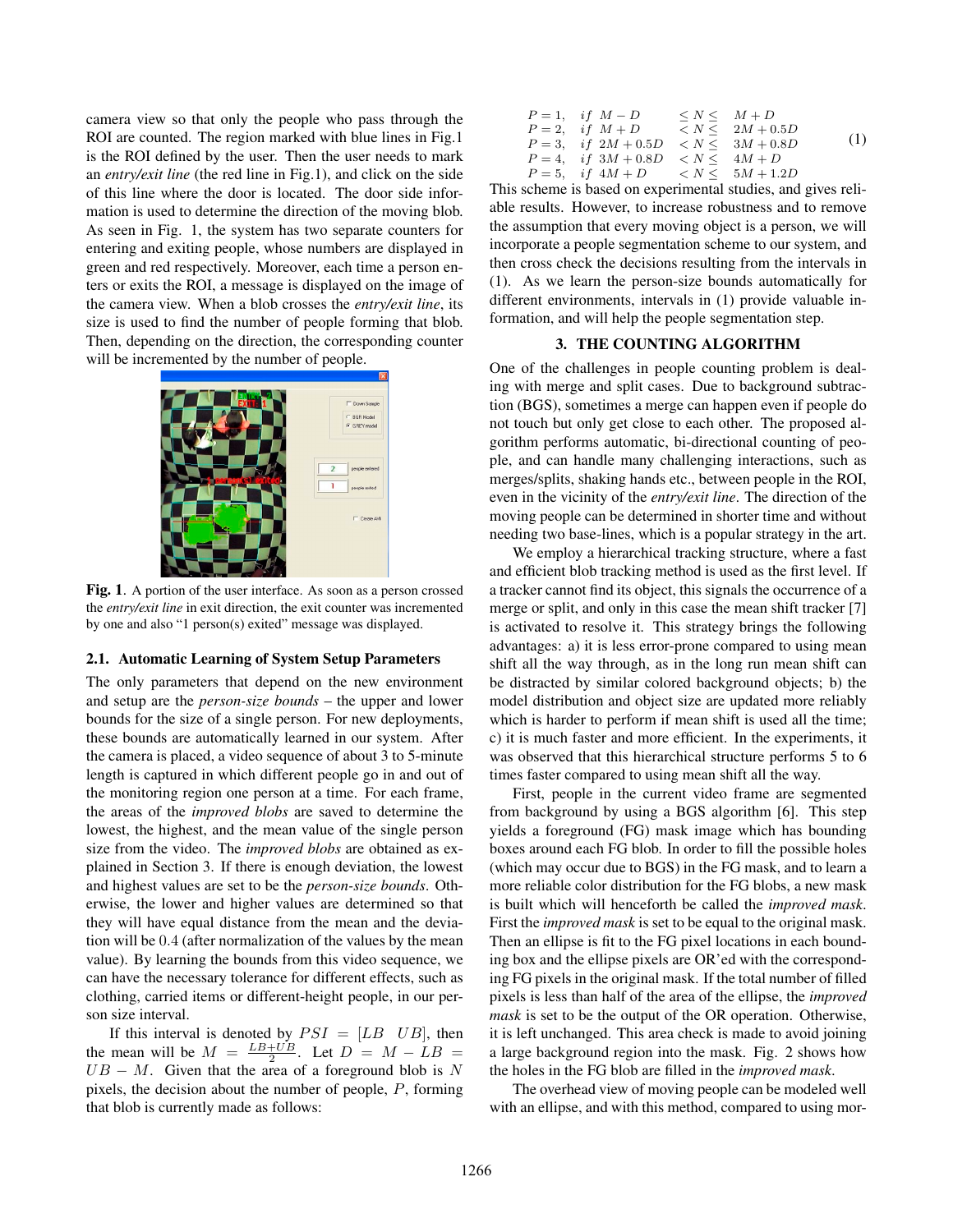phological operations, the holes and missing parts can be filled successfully regardless of their area. This is a preprocessing step and for real-time performance another computationally more expensive method is not preferable.



**Fig. 2**. Fitting an ellipse and using the OR operation fills the holes in the original mask (b), resulting in the *improved mask* (c).

## **3.1. First-level Blob Tracking**

For a FG blob, which is in the ROI and whose size is larger than LB, the distance of its centroid to the *entry/exit line* is calculated. If this distance is lower than a predefined threshold (i.e. the person has come close enough to the *entry/exit line*), and the number of trackers is 0, the color distribution of this blob is learned, and a new tracker is created for it.

The system has two containers for trackers. One container holds the trackers which track the people who are still in the process of crossing the *entry/exit line*, and is called the *tracker container*. The other container is for the trackers that keep the color distribution of the already counted people, and is called the *already-counted tracker container*. The reason for having the second container is the fact that a blob, which is close to the *entry/exit line*, can merge with an already counted blob before its color distribution can be learned. Then, the color distribution of the counted blob, which is saved in the *alreadycounted tracker container*, is used to resolve this merge.

A new tracker, created for a new blob, is stored in the *tracker container*. In addition, a label is given to the blob, and the centroid of it is stored as the initial centroid. If a blob is close enough to the *entry/exit line* and the number of trackers is not 0, then it is checked if this blob can be matched with any of the existing trackers. At this stage, a fast tracking algorithm is used. First, the trackers whose bounding boxes intersect with the bounding box of the FG blob are found. Then for those trackers the Bhattacharya coefficient  $\rho(\mathbf{y})$  [7] is calculated.  $\rho(\mathbf{y})$  is defined by  $\rho(\mathbf{y}) \equiv \rho[p(\mathbf{y}), q] =$  $\int \sqrt{p_{z}(y)q_{z}}dz$ , where **z** is the feature representing the color of the target model and is assumed to have a density function  $q_{z}$  while  $p_{z}(y)$  represents the feature distribution of the *improved mask* centered at location **y**. The blob is assigned to the tracker which results in the highest Bhattacharya coefficient greater than a predefined threshold, and gets the label of that tracker. We used a threshold of 0.7 in all the experiments. Then, it is checked if this blob has crossed the line by inserting the centroid of the blob, and the initial centroid of its tracker into the equation of the *enty/exit line*. If the obtained signs are different and the number of pixels on the side of the current centroid is larger than the number of pixels on the other side, this means the blob has crossed the line. If the sign obtained for the initial centroid of the blob is equal to the sign obtained for the door-side point then the entry counter,

if not, the exit counter is incremented. Then the tracker of this blob is removed from the *tracker container* and placed into the *already-counted tracker container*. This way, the entry/exit event is detected in a very short period of time, i.e. the tracking starts when the blob is close to the *entry/exit line* and the direction of the movement can be determined as soon as the blob crosses the line. If the blob has not crossed the line yet, its model distribution is updated. Already counted FG blobs in the ROI are tracked the same way.

# **3.2. Second-level Tracking to Resolve Merges and Splits**

If a blob cannot be matched to any of the trackers in the *tracker container*, then either a merge or split has occurred; or a new person/persons entered in the ROI. First, it is checked if all the existing trackers have found their matches. This is done by using the first-level tracker. If every tracker has not found its match, this means that either a merge or split has occurred. We activate the mean shift tracker [7], only when we need to resolve these cases.

**Dealing with Splits:** Splits present a greater challenge than merges. Because, when a split occurs, we need to find the location of the blob, formed after the split, in the previous frames to be able to decide if it is entering or exiting the ROI.

The proposed method keeps a buffer of the last 10 frames to resolve the split cases. For every tracker in the *tracker container* that could not find its match, it is checked if the area of the model mask of that tracker is greater than the area of the unmatched FG blob plus  $LB/3$  (adding  $LB/3$  saves time and power by avoiding a split check each time the model mask area of the tracker is slightly larger than the area of the unmatched blob). Let's denote the tracker satisfying this check by  $T_c$ . The color distribution of the unmatched FG blob is learned and the optimal location of this blob is found in the previous frame by using mean shift. The boundary box of the unmatched FG blob is moved to this location in the previous frame, and is denoted by  $BB_{f-1}$ , where f is the current frame number. If the Bhattacharya coefficient obtained from the mean shift step is larger than a threshold of 0.7 and if  $BB_{f-1}$  and the model mask of  $T_c$  overlap, this signals a split, and it is said that  $BB_{f-1}$  claims its part in the model mask of  $T_c$ . Then the location of the FG blob is found in frame  $f - 10$ by mean shift. By using the current centroid of the blob and its centroid at  $f - 10$ , it is determined if this blob has already crossed the line. Similarly, another FG blob, which can not be matched to any of the trackers, will claim the remaining part of the model mask of  $T_c$ . After new trackers are created for the smaller blobs,  $T_c$  is removed from the *tracker container*. Fig. 3 shows a split case being resolved successfully.

**Dealing with Merges:** With merges, there will be no need to track back through previous frames. If the area of the unmatched FG blob is greater than  $2 \times LB$ , this will be a candidate case for a merge. For every unmatched tracker  $T_c$  in the *tracker container*, its optimal location in the current frame is found by using mean shift. If the Bhattacharya coefficient obtained is greater than a threshold of 0.7, and if mask of the